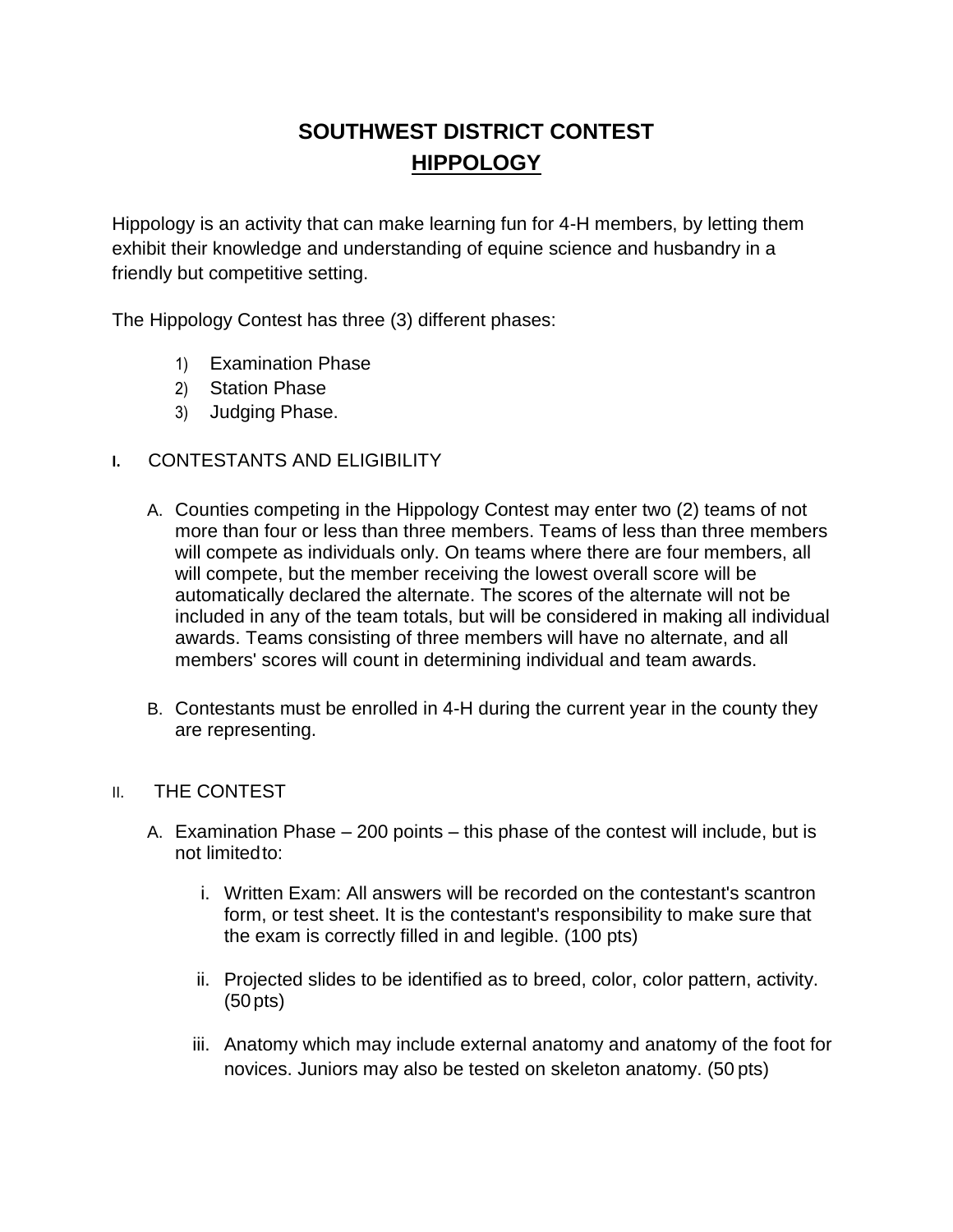- B. Station Phase -- 200 points -- this phase will consist of a series of stations or tables where all contestants will respond to the requirements of the station. Students will have a maximum time limit of one (1) hour to complete this portion of the contest. All answers will be recorded on the contestant's scantron form, or test sheet. It is the contestant's responsibility to make sure that the sheet is correctly filled in and legible. Examples of stations which may be used include:
	- a. Identification of:
		- 1. Various types of saddles (actual or pictures) and parts of saddles.
		- 2. Tack, bits, bridles, horse shoes and parts of shoes. Tools and equipment.
		- 3. Blemishes and unsoundness's.
		- 4. Optimal pulse rate, respiration rate and temperature for a horse at rest.
- C. Judging Phase -- 200 points -- contestants will be required to place at least four (4) classes consisting of two (2) halter or conformation classes and two (2) performance classes. Every effort will be made to use the same horses as are being used in the judging contest, with the placing to be simultaneous with contestants in the judging contest, with the same official placing and cuts as apply to the judging contest. In extreme emergency, pictorial, video and/or classes may be used, in which case they would be especially prepared for the event.

# III. TIE-BREAKING

All ties overall, individual and team, will be broken using the following sequence:

1. Examination scores, 2. Station scores, 3. Judging scores

Ties within any phase are to be broken using the overall score first and then the same sequence as above. If further tie breaking is needed, the scores at each station, in order may be used.

## IV. AWARDS

First through fifth place team and individual ribbons will be awarded. Plaques will be awarded to the high point team and high point individual. Medals will be awarded to the high point team members.

# V. REFERENCE MATERIAL

All the information covered in this contest may be found in one or more of the following publications: